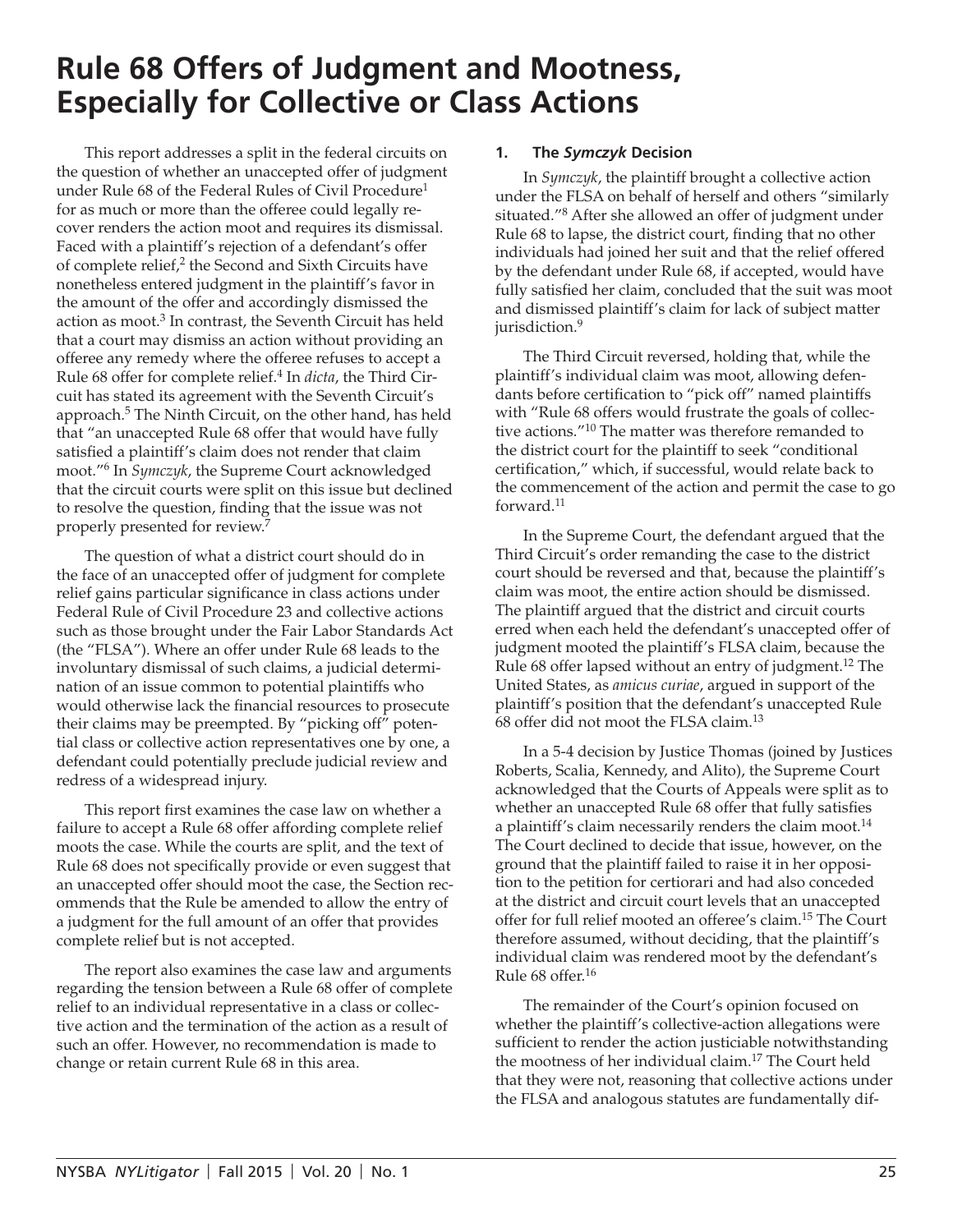ferent from Rule 23 class actions.<sup>18</sup> The majority's reasoning rejected three arguments by Symczyk.

*First*, the Court rejected Symczyk's argument that she had a sufficient personal stake in the collective action, other than her individual claim, by virtue of her status as a potential representative of other similarly situated employees.19 According to the Court, at the time her claim became moot, there was no certification decision to which the claim could relate back because Symczyk had not moved for "conditional certification."<sup>20</sup> Even if she had moved for conditional certification, the Court drew a distinction between Rule 23 class actions and "conditional certification" under FLSA.<sup>21</sup> Under Rule 23, a putative class acquires independent legal status upon the district court's grant of class certification.<sup>22</sup> By contrast, under the FLSA, a grant of conditional certification only permits similarly situated employees to opt into the litigation by filing written consent with the court.<sup>23</sup> Thus, the Court held, in FLSA collective action cases, a grant of conditional certification could not render justiciable the named plaintiff's claim if that claim had been rendered moot by an offer for a complete remedy.<sup>24</sup>

*Second*, the Court rejected Symczyk's argument that, even if her claim were moot, the action would survive under a line of authority holding that those class action claims which are "inherently transitory" are not necessarily rendered moot upon the termination of a named plaintiff's claim.25 The Court explained that the "inherently transitory" analysis was developed to address situations involving a plaintiff's interest in a suit concerning fleeting conduct, where the plaintiff's stake did not last long enough to enable litigation to run its course.<sup>26</sup> In contrast, the Court concluded that using Rule 68 to "pick off" a named plaintiff before the collective action process was complete addressed a defendant's strategy but not the duration of the defendant's conduct.<sup>27</sup> Because nothing prevented similarly situated plaintiffs from continuing their suit, claims subject to Rule 68 offers cannot be described as "inherently transitory."<sup>28</sup>

*Third*, having assumed without deciding that the unaccepted offer mooted the plaintiff's claim, the Court rejected Symczyk's argument that the action should survive because the purposes served by the FLSA's collective-action provisions would be frustrated by a defendant's use of Rule 68 to "pick off" named plaintiffs.<sup>29</sup> In support of her argument, Symczyk relied on *Deposit Guaranty National Bank v. Roper*, where the Court held that named plaintiffs possessed a continuing economic interest in their case following denial of class certification and entry of judgment in their favor due to a Rule 68 offer because a successful appeal would enable the plaintiffs to shift the burden of a portion of their attorney's fees and costs on to successful class litigants.30 But Symczyk had conceded that the Rule 68 offer afforded her complete relief, and she never asserted that she

possessed a continuing economic interest in the case.<sup>31</sup> Therefore, *Roper* was inapplicable.32

# **2. The** *Symczyk* **Dissent**

Justice Kagan (joined by Justices Ginsburg, Breyer, and Sotomayor) dissented. The dissent focused heavily on principles of equity, fairness, and basic contract law, reasoning that an unaccepted Rule 68 offer operated like any other rejected settlement offer—the plaintiff rejecting a Rule 68 offer retained an interest in the case; an unaccepted offer of judgment could never moot a claim. Justice Kagan made the following points:

> "[A]s long as the parties have a concrete interest, however small, in the outcome of the litigation, the case is not moot. [A] case becomes moot only when it is impossible for a court to grant any effectual relief whatever to the prevailing party." …[A]n unaccepted offer of judgment cannot moot a case [because, w]hen a plaintiff rejects such an offer—however good the terms—her interest in the lawsuit remains just what it was before. And so too does the court's ability to grant her relief. An unaccepted settlement offer like any unaccepted contract offer—is a legal nullity, with no operative effect.… Nothing in Rule 68 alters that basic principle; to the contrary, that rule specifies that "[a]n unaccepted offer is considered withdrawn."33

Chastising the majority for avoiding the central issue by finding a waiver, the dissent underscored that the Court's own precedent would allow the issue to be considered even though a cross-petition for review had not been filed.<sup>34</sup> The dissent further explained that the text of Rule 68 contemplates that a court will enter judgment only when a plaintiff *accepts* an offer, and that an unaccepted offer will have no other consequence but to shift costs if the plaintiff ultimately secures a result less favorable than that offered.35 "The Rule provides no appropriate mechanism for a court to terminate a lawsuit without the plaintiff's consent."36 Thus, the dissent reasoned, because the plaintiff's rejection of the Rule 68 offer had no legal impact, neither the individual case nor the potential collective action was mooted.37

# **3. The Split in the Circuits on Mootness**

As noted above, the Courts of Appeal are split on whether a Rule 68 offer for maximum relief to a plaintiff moots the plaintiff's claim and, if so, whether a plaintiff who allows such an offer to lapse should receive judgment anyway, should receive no relief, or should be allowed to continue her suit.

The Second and Sixth Circuits hold that, where a plaintiff allows a Rule 68 offer for maximum relief to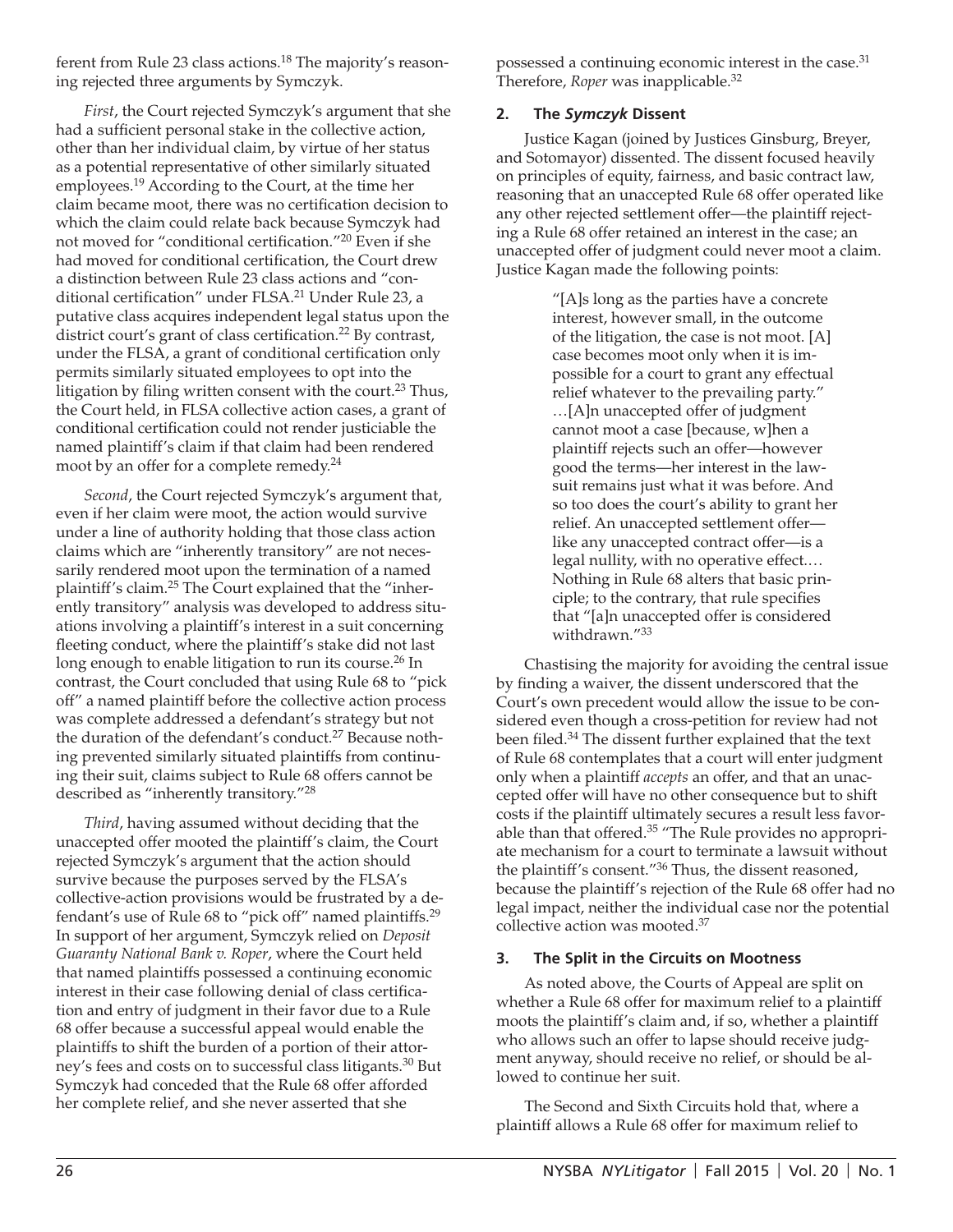lapse, the district court should enter judgment for the amount offered to the plaintiff (i.e., at least the maximum relief obtainable by the plaintiff) and dismiss the action as moot. In *McCauley v. Trans Union L.L.C.*, the Second Circuit held that the district court erred by dismissing the case, leaving the plaintiff with no recovery, where the plaintiff rejected an offer sufficient to afford him all that he could have obtained in the action, even though the offer did not meet the technical requirements of Rule 68.38 In reversing the district court, the Second Circuit directed that a default judgment be entered against the defendant for the amount offered.<sup>39</sup> The Court of Appeals noted that the plaintiff's interest in having a day in court was not sufficient to satisfy the case or controversy requirement; neither was the defendant's unwillingness to admit liability,40 citing the Seventh Circuit's decision in *Chathas v. Local 134 IBEW*. 41 The Second Circuit ruled that a plaintiff could not force a defendant to admit a legal violation since a defendant could always default and avoid a binding admission.42 The Second Circuit relied on *Chathas* in entering a default judgment against the defendant for the amount of the offer, thus balancing the interests of all parties.43

Likewise, in *O'Brien v. Ed Donnelly Enters, Inc.*, the Sixth Circuit held that a Rule 68 offer for maximum relief mooted the plaintiff's claim, but that judgment must be entered in the plaintiff's favor before the action could be dismissed.44 The Eighth Circuit cited *O'Brien* favorably in *Hartis v. Chi. Title Ins. Co*. 45

The Seventh Circuit, on the other hand, has held that, where certification of a class action properly was denied, the plaintiff's refusal to accept an offer for more than what could be obtained mooted the case and required dismissal.<sup>46</sup> The plaintiff took nothing.<sup>47</sup> The Third Circuit has stated its agreement with the Seventh Circuit's approach but, to our knowledge, has not had occasion to apply the rule directly.<sup>48</sup>

The Ninth Circuit has rejected both of these approaches. Instead, it has adopted the reasoning expressed by Justice Kagan in her *Symczyk* dissent, holding that "an unaccepted Rule 68 offer that would have fully satisfied a plaintiff's claim does not render that claim moot."49 The Ninth Circuit also cited *dictum* in *McCauley*, reasoning that the Second Circuit's entry of judgment on the Rule 68 offer necessarily rejected the idea that the claim was moot.<sup>50</sup>

The Eleventh Circuit recently adopted the Ninth Circuit approach in *Stein v. Buccaneers Ltd. P'ship*, when it considered whether an unaccepted Rule 68 offer for maximum relief to the named plaintiffs in a purported class could moot a class action when the offer was made prior to certification.<sup>51</sup> The *Stein* court held that the class claim could *not* be mooted based on alternative holdings.<sup>52</sup> First, adopting the reasoning of Justice Kagan's dissent, the court held that an unaccepted Rule 68 offer cannot render an individual's claim moot.53 Second, even if the

offer did moot the individual's claim, it would not moot the purported class's claim.54

## **4. Discussion of Mootness**

We agree with the dissent of Justices Kagan, Ginsburg, Breyer, and Sotomayor in *Symczyk,* and believe that the approaches adopted by the Seventh, Sixth, and Second Circuits to Rule 68 offers are not supported by the current version of the Rule. In addition, the Seventh Circuit's approach outlined in *Greisz*—under which the claim of an offeree who rejects a settlement offer for maximum relief is dismissed as moot without any relief being granted—is fundamentally unfair.

Under Rule 68(b), an offer made under Rule 68(a) that goes unaccepted by the offeree after 14 days "is considered withdrawn."55 Rule 68(d) articulates only one consequence of failing to accept a Rule 68(a) offer: "If the judgment that the offeree finally obtains is not more favorable than the unaccepted offer, the offeree must pay the costs incurred after the offer was made."56 The language of the Rule does not allow for or suggest that a court may dismiss the offeree's claim after an offer goes unaccepted.

Nor is there any support in the mootness doctrine for the Seventh Circuit's approach, under which the action is dismissed—with no relief to the offeree—if a Rule 68 offer of full relief is not accepted. As Justice Kagan noted in her *Symczyk* dissent, the Supreme Court has held that a "case becomes moot only when it is impossible for a court to grant any effectual relief whatever to the prevailing party."57 But when an offeree allows a Rule 68 offer to go unaccepted such that it is automatically withdrawn under Rule 68(b), under the current language of the Rule nothing in the litigation should change; the offeree retains the same stake in the outcome of the case as before the offer was made, and the court may grant the same relief as was always available to the offeree. There is nothing about the current formulation of Rule 68 that should render the controversy moot.

The rule established by the Second and Sixth Circuits is more consistent with traditional mootness principles. In the Second Circuit, if a defendant makes a settlement offer for maximum relief, the "typically proper disposition…is for the district court to enter judgment against the defendant for the proffered amount and to direct payment to the plaintiff consistent with the offer."58 Once a default judgment is entered and the plaintiff is awarded all relief that could be achieved in the litigation, the case may be dismissed as moot. Thus, the Second Circuit's approach recognizes that the plaintiff must be granted full relief in order to render the dispute moot.

As a practical matter, the Sixth Circuit's approach is consistent with the Second Circuit's. Under the Sixth Circuit's rule, a Rule 68 offer of judgment that satisfies the plaintiff's entire demand moots the case, but where the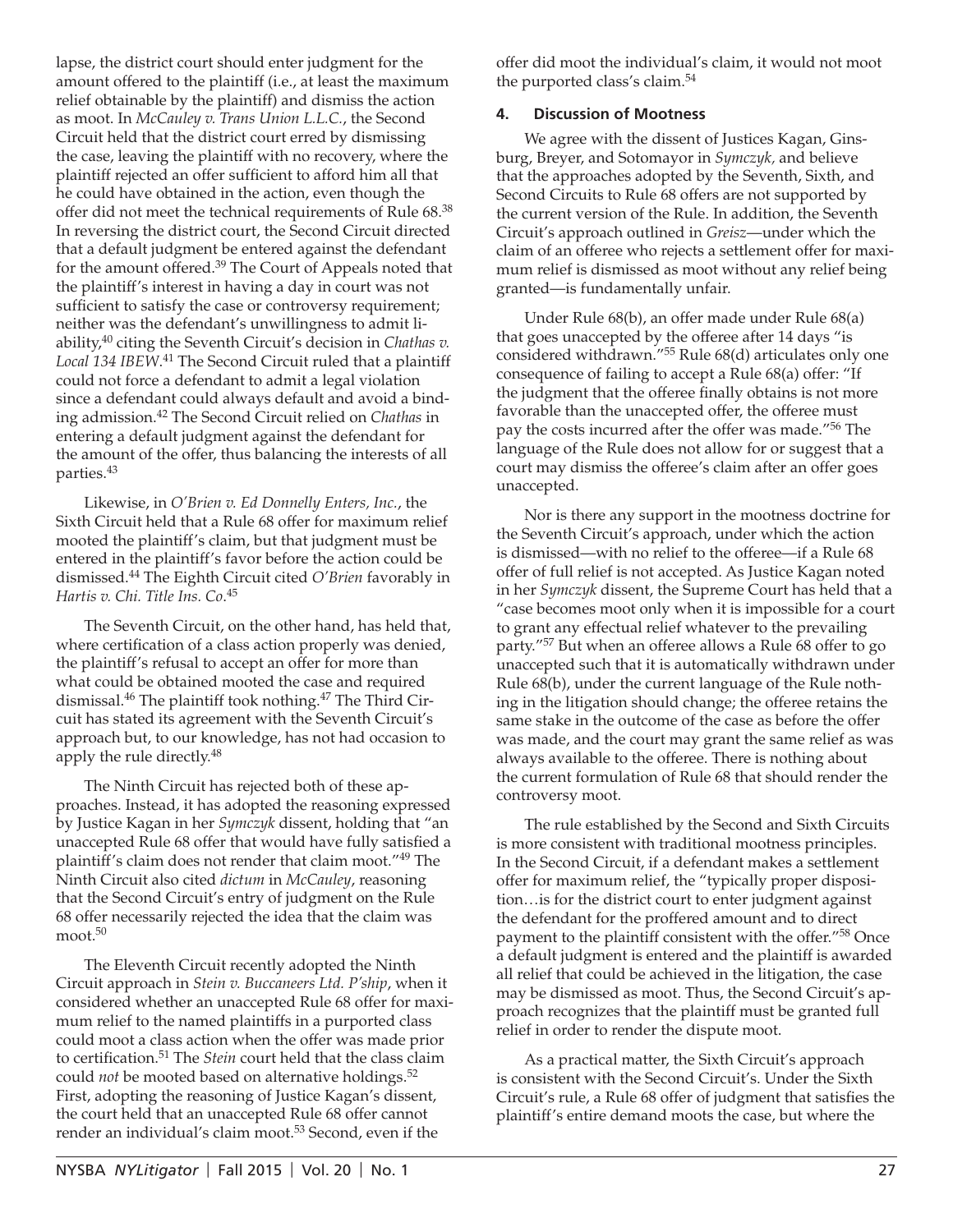offer is not accepted, the court must enter judgment on it anyway for the full amount of the offer and dismiss the case.59

The approach of the Second and Sixth Circuits is a pragmatic solution, but it does not find support in the language of Rule 68. As currently drafted, Rule 68 provides no authority for a court to enter judgment against a defendant absent an offer by the defendant to take a default judgment against itself.<sup>60</sup> Also, we know of no basis within a court's inherent authority to enter a default judgment against a defendant based on the *plaintiff's* rejection of a Rule 68 offer.

For these reasons, Rule 68 should be amended to provide a district court with the authority to enter judgment in a plaintiff's favor and dismiss the action where the plaintiff has rejected a Rule 68 offer for all the relief that the plaintiff could legally recover. Specifically, a new subparagraph (e) should be added to Rule 68:

> (e) Where, under subparagraph (a) of this Rule, a party makes an offer of judgment that would afford the offeree all relief that the offeree could recover under applicable law (including costs and attorney's fees, if available), and the offeree does not accept such offer, the district court may direct the clerk to enter final judgment in the offeree's favor for the full amount of the offer. In such a case, issues regarding costs and attorney's fees shall be decided in accordance with the procedures set forth in Rule 54.

Until such an amendment is adopted, a defendant seeking a dismissal should consider accompanying its Rule 68 offer of complete relief with an offer to have a default judgment entered against it, which may provide a basis for a court to dismiss an action when complete relief has been rejected.

## **5. Special Issues Arising in Class and Collective Actions**

The analysis is somewhat more complicated in the context of class actions*.* As the Third Circuit in *Weiss v. Regal Collections* noted:

> Courts have wrestled with the application of Rule 68 in the class action context, noting Rule 68 offers to individual named plaintiffs undercut close court supervision of class action settlements, create conflicts of interests for named plaintiffs, and encourage premature class certification motions. See Gibson v. Aman *Collection Serv.*, 2001 U.S. Dist. LEXIS 10669, at \*8 (S.D. Ind. July 23, 2001) (recognizing conflict of interest posed by Rule 68 offer to lead plaintiff); *Gay v.*

*Waiters' and Dairy Lunchmen's Union*, 86 F.R.D. 500, 502-03 (N.D. Cal. 1980). Justice Brennan also discussed the conflict of interests facing named representatives presented with a Rule 68 offer in *Marek v. Chesny*, 473 U.S. 1, 35 n.49, 87 L. Ed. 2d 1, 105 S. Ct. 3012 (1985) (Brennan, J., dissenting).

No express statement limits the application of Fed. R. Civ. P. 68 in class actions. Proposed amendments to make Rule 68 inapplicable to class actions were suggested in 1983 and 1984, and they were rejected both times. The proposals read in part: "this rule shall not apply to class or derivative actions under Rules 23, 23.1, and 23.2." *See* 98 F.R.D. at 363; 102 F.R.D. at 433. In support of the proposals, the Advisory Committee wrote: "An offeree's rejection would burden a named representative-offeree with the risk of exposure to heavy liability [for costs and expenses] that could not be recouped from unnamed class members…. [This] could lead to a conflict of interest between the named representatives and other members of the class." Advisory Committee's Note to Proposed Amendment to Rule 68, 102 F.R.D. at 436. *See also* Roy D. Simon, Jr., The Riddle of Rule 68, 54 Geo. Wash. L. Rev. 1, 52 (1985) (discussing rule changes and rationale for rejecting changes).

The leading treatises recognize the tension between these two procedural rules. *See, e.g.,* 12 Charles Alan Wright & Arthur R. Miller, Fed. Practice and Procedure § 3001.1, at 76 (2d ed. 1997) ("There is much force to the contention that, as a matter of policy [Rule 68] should not be employed in class actions."); 13 James William Moore et. al., Moore's Federal Practice P 68.03[3], at 68-15 (3d ed. 2004) ("policy and practicality considerations make application of the offer of judgment rule to class and derivative actions questionable."); 5 Newberg on Class Actions § 15.36, at 115 (4th ed.) ("By denying the mandatory imposition of Rule 68 in class actions, class representatives will not be forced to abandon their litigation posture each time they are threatened with the possibility of incurring substantial costs for the sake of absent class members.").<sup>61</sup>

In *Marek v. Chesny*, an individual action, not a class action, the Supreme Court held that the term "costs" in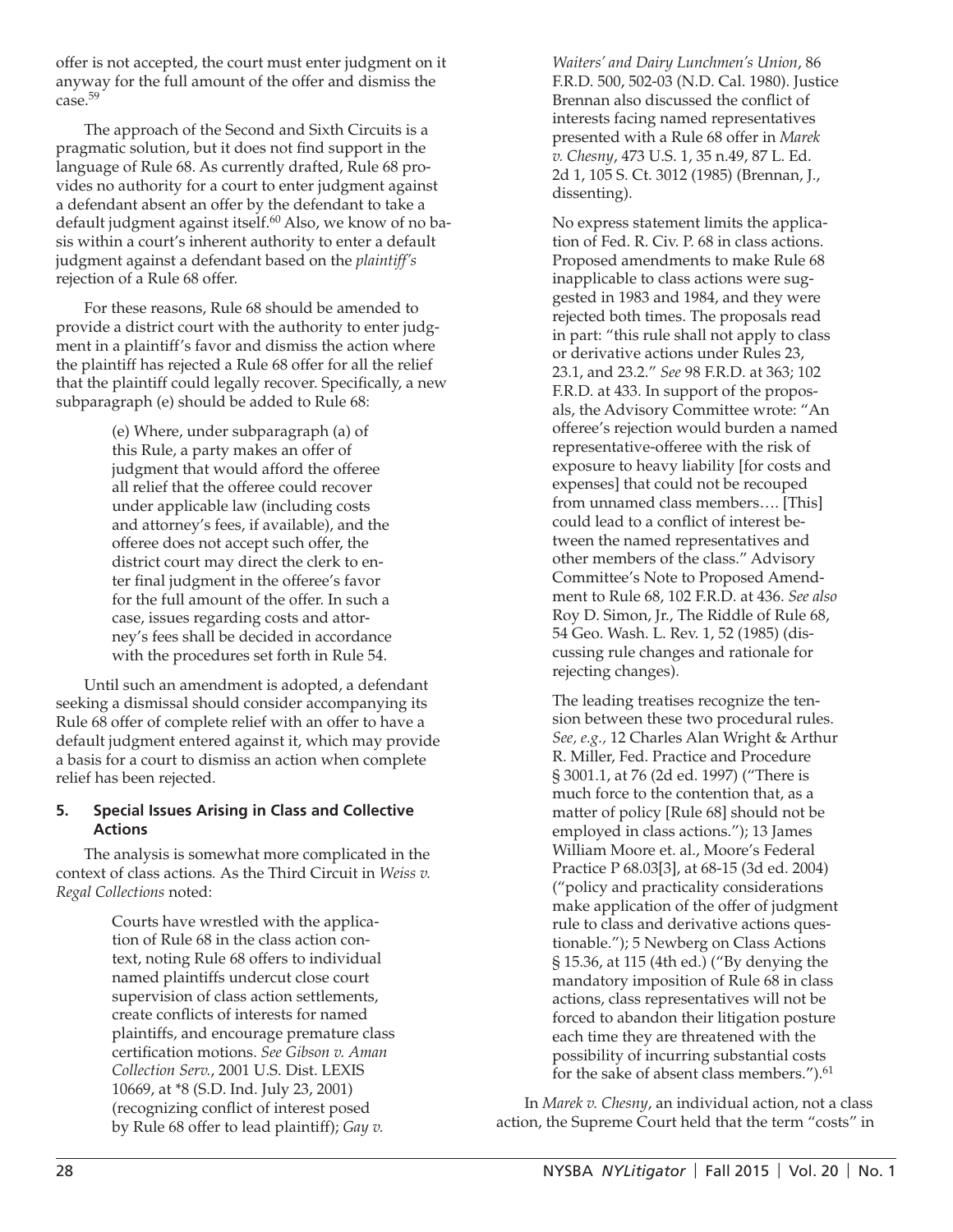While the central holding of *Marek* did not involve class actions directly, Justice Brennan's dissent noted that the expansion of costs to include attorney's fees might create a conflict for a named class representative who received a Rule 68 offer. The plaintiff's interest in pursuing the class action might be impaired by the fear that, if she rejected the Rule 68 offer, she might have to pay the legal fees the defendant incurred after the offer that could not be recouped from unnamed class members.<sup>63</sup> The courts have crafted rules in the class action con-

Rule 68 includes attorney's fees if a suit is brought under a statute that defines "costs" to include attorney's fees.<sup>62</sup>

text to prevent the conflicts identified by Justice Brennan in *Marek* when Rule 68 offers are made. For example, defendants cannot prevent an appeal from a denial of class certification by offering relief to a named plaintiff.<sup>64</sup> Otherwise, an action could be delayed indefinitely by buying off each putative class representative in succession.

However, the tension between Rule 68 and the class procedures prescribed under Rule 23 becomes apparent when an offer of judgment occurs before a request for certification is made or resolved. In such a situation, some circuits have held that a plaintiff may move to certify a class, absent undue delay, and avoid mootness, even after being offered complete relief. Circuits in this camp include the Third;<sup>65</sup> the Fifth;<sup>66</sup> the Ninth;<sup>67</sup> and the Tenth.<sup>68</sup>

The Seventh Circuit rejected an invitation to follow this line of cases and to overrule its holding in *Greisz* and related cases. In *Damasco v. Clearwire Corp*., the Seventh Circuit addressed the policy arguments against mooting an individual claim by use of a Rule 68 offer in the class setting.<sup>69</sup> In adhering to its view that mootness mandated the dismissal of a case when the individual claimant, prior to moving for class certification, received an offer for as much or more than could legally be obtained, the Seventh Circuit first discussed its prior authority.

In *Holstein v. City of Chicago*, the plaintiff had not moved for class certification prior to the expiration of the offer, and the claim was therefore mooted and dismissed under Rule 12(b)(6).70 In *Greisz*, the Seventh Circuit held the offer to the named plaintiff did not moot a class action *unless* it came before certification was sought.<sup>71</sup> In *Gates v*. *City of Chicago*, the Court of Appeals held that a plaintiff could not move for class certification *after* receiving an offer for complete relief.72 This decision put the Seventh Circuit squarely at odds with other Circuit Courts permitting a plaintiff a reasonable period of time to move for certification before the claim would be dismissed as moot.

In so doing, the Seventh Circuit considered and rejected the policy considerations advanced for a change in its approach:

> We believe that the exception created by [the Third, Fifth, Ninth, and Tenth Cir

cuits] is unnecessary. To allow a case, not certified as a class action and with no motion for class certification even pending, to continue in federal court when the sole plaintiff no longer maintains a personal stake defies the limits on federal jurisdiction expressed in Article III.

\*\*\*

A simple solution to the buy-off problem that Damasco identifies is available, and it does not require us to forge a new rule that runs afoul of Article III: Classaction plaintiffs can move to certify the class at the same time that they file their complaint. The pendency of that motion protects a putative class from attempts to buy off the named plaintiffs. See Primax, 324 F.3d at 546-47. Damasco argues that this solution would provoke plaintiffs to move for certification prematurely, before they have fully developed or discovered the facts necessary to obtain certification. *See* 5 Moore's Federal Practice § 23.64[1] [b], at 350 (3d ed. 2011). But this objection is unpersuasive. If the parties have yet to fully develop the facts needed for certification, then they can also ask the district court to delay its ruling to provide time for additional discovery or investigation. In a variety of other contexts, we have allowed plaintiffs to request stays after filing suit in order to allow them to complete essential activities. *See* Fed. R. Civ. P. 56(d) (allowing stays to complete discovery before summary judgment); *Newell v. Hanks*, 283 F.3d 827, 834 (7th Cir. 2002) (allowing stays in habeas petitions to permit exhaustion without risk of time bar); *Johnson v. Rivera*, 272 F.3d 519, 522 (7th Cir. 2001) (allowing stays in prisonerrights suits to permit exhaustion without risk of statute-of-limitation bar). Moreover, this procedure comports with Federal Rule of Civil Procedure 23(c)(1)(A), which permits district courts to wait until "an early practicable time" before ruling on a motion to certify a class. We remind district courts that they must engage in a "rigorous analysis"—sometimes probing behind the pleadings—before ruling on certification. *Wal-Mart Stores, Inc. v. Dukes*, 131 S. Ct. 2541, 2551, 180 L. Ed. 2d 374 (2011). Although discovery may in some cases be unnecessary to resolve class issues, *see* 3 Alba Conte & Herbert B. Newberg, Newberg on Class Actions § 7.8, at 25 (4th ed. 2002), in other cases a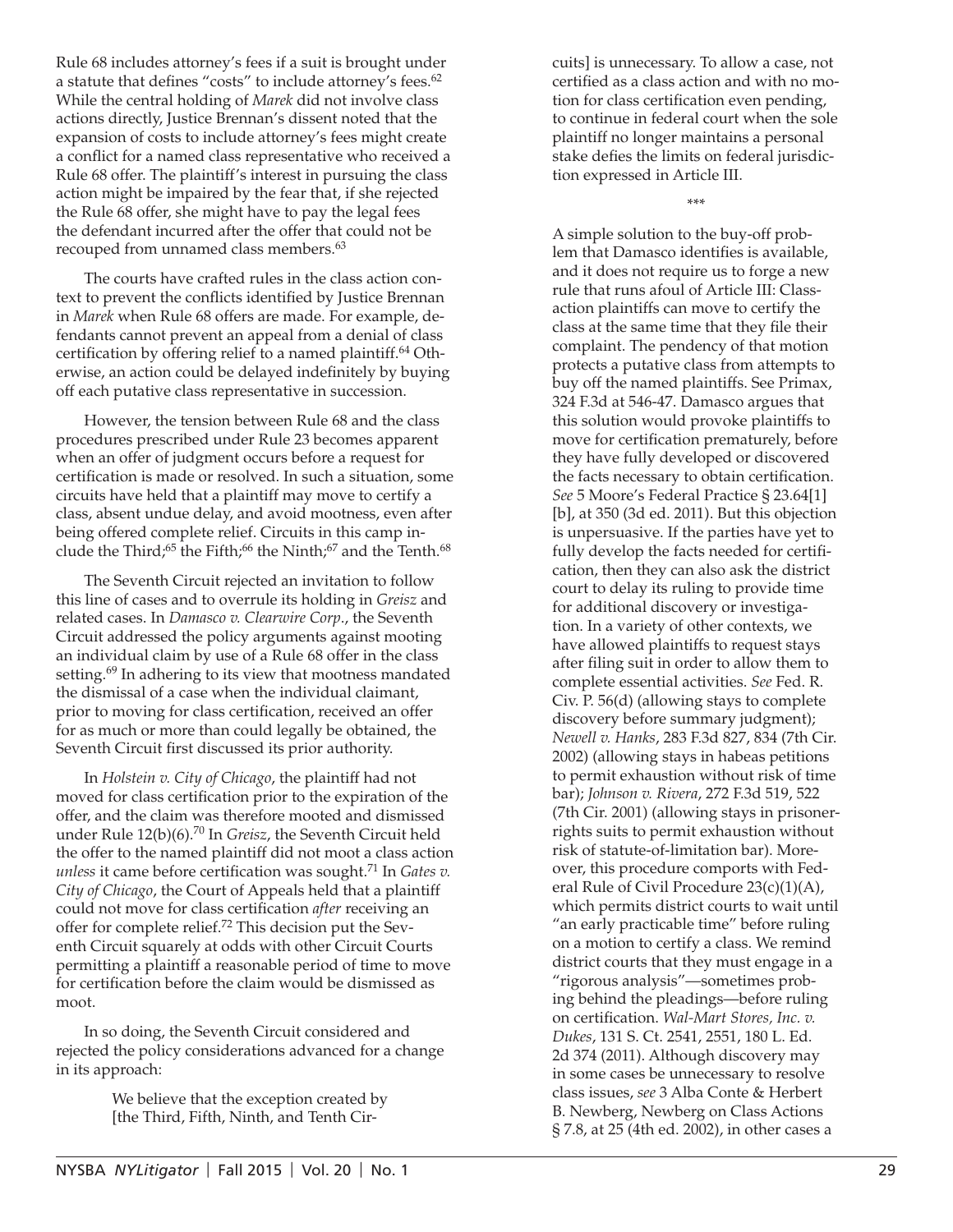court may abuse its discretion by not allowing for appropriate discovery before deciding whether to certify a class, *see Pitts*, 653 F.3d at 1093 n.5; *Mills v. Foremost Ins. Co*., 511 F.3d 1300, 1311 (11th Cir. 2008); *Duke v. Univ. of Tex. at El Paso*, 729 F.2d 994, 996-97 (5th Cir. 1984).<sup>73</sup>

Collective actions under the FLSA present potentially similar concerns, although jurisprudential distinctions exist between class actions and collective actions that can affect the impact of a Rule 68 offer. Indeed, "Rule 23 actions are fundamentally different from collective actions under the FLSA."74 For example:

> [A] putative class acquires an independent legal status once it is certified under Rule 23. Under the FLSA, by contrast, "conditional certification" does not produce a class with an independent legal status, or join additional parties to the action. The sole consequence of conditional certification is the sending of court-approved written notice to employees, who in turn become parties to a collective action only by filing written consent with the court.

> > \*\*\*

Whatever significance "conditional certification" may have in [FLSA] proceedings, it is not tantamount to class certification under Rule 23.75

## **6. Two Approaches to the Tension Between Rule 68 and Class or Collective Actions**

Arguments can be made that Rule 68 should be amended to account for inequities that may arise in class and collective actions when defendants attempt to moot representative plaintiffs' claims prior to class or collective action certification. Arguments can also be made that no amendment of Rule 68 is necessary because the early issuance of Rule 68 offers encourages resolution of lawsuits with marginal merit, serves an important pruning function in the federal courts, and properly balances the purposes underlying Rule 68 with those of Rule 23 and the collective action procedure.

# **a. Arguments Favoring Amendment of Rule 68**

Application of Rule 68 offers to individual representatives prior to certification can lead to unfair and impractical results. The monetary value of each putative class or collective action member's claim is generally small relative to the monetary value of the claims of the putative class or collective group as a whole. Yet an offer for complete relief made to putative representatives of a class or in a collective action prior to certification (whether accepted or not) threatens to preclude judicial

review of legal issues common to putative class members if the offer would moot the case. Thus, a party defending the claim can, for a relatively small price, obtain an unfair and procedurally asymmetric strategic advantage if courts apply Justice Thomas' assumption in *Symczyk*  and deem the mootness doctrine to apply to unaccepted Rule 68 offers.<sup>76</sup>

Litigations involving class and collective actions ought to be recognized as falling outside of the procedural paradigm contemplated by Rule 68 until plaintiffs are afforded a reasonable period of time to seek certification of the class or collective action.<sup>77</sup> Because Rule 68 imposes costs upon an offeree who obtains a judgment that is not more favorable than the one offered, the Rule, if applied in the class or collective action context prior to certification, pits the interests of a putative class representative against those of the putative class.<sup>78</sup> This should be avoided.

In light of the foregoing, Rule 68 should be amended to provide for a bright-line prohibition against a Rule 68 offer to a representative of a putative class prior to a district court's ruling on a motion to certify a class action, provided a motion to certify a class is made within a reasonable period of time. Following certification, the power of the "pick-off play" will be weakened, because one can reasonably expect that class lawyers should be able to enlist additional class representatives if the initial representatives either accept the offer or are dismissed.

# **b. Arguments Opposing Amendments of Rule 68**

The reasoning of *Symczyk* leaves no doubt that, to the extent a rejected Rule 68 offer moots an individual's claim, the presence of collective-action allegations does not affect the mootness analysis.79 Indeed, this rule would apply before or after certification of the collective action, at least until additional individuals opt in to join the action. Moreover, while the Supreme Court in *Symczyk* distinguished collective actions from class actions for purposes of its analysis,<sup>80</sup> the better reasoning for class actions is exemplified by the Seventh Circuit's approach in *Damasco*: if no motion for class certification is pending and no class has been certified, a Rule 68 offer of judgment that provides a named plaintiff with complete relief properly moots the action.<sup>81</sup>

Dismissing a class action on mootness grounds before class certification, or of a collective action before other individuals opt in to formally join the action, has no impact on the claims of individuals other than the named plaintiff. As the Supreme Court explained in *Symczyk*:

> While settlement may have the collateral effect of foreclosing unjoined claimants from having their rights vindicated in *respondent's* suit, such putative plaintiffs remain free to vindicate their rights in their own suits. They are no less able to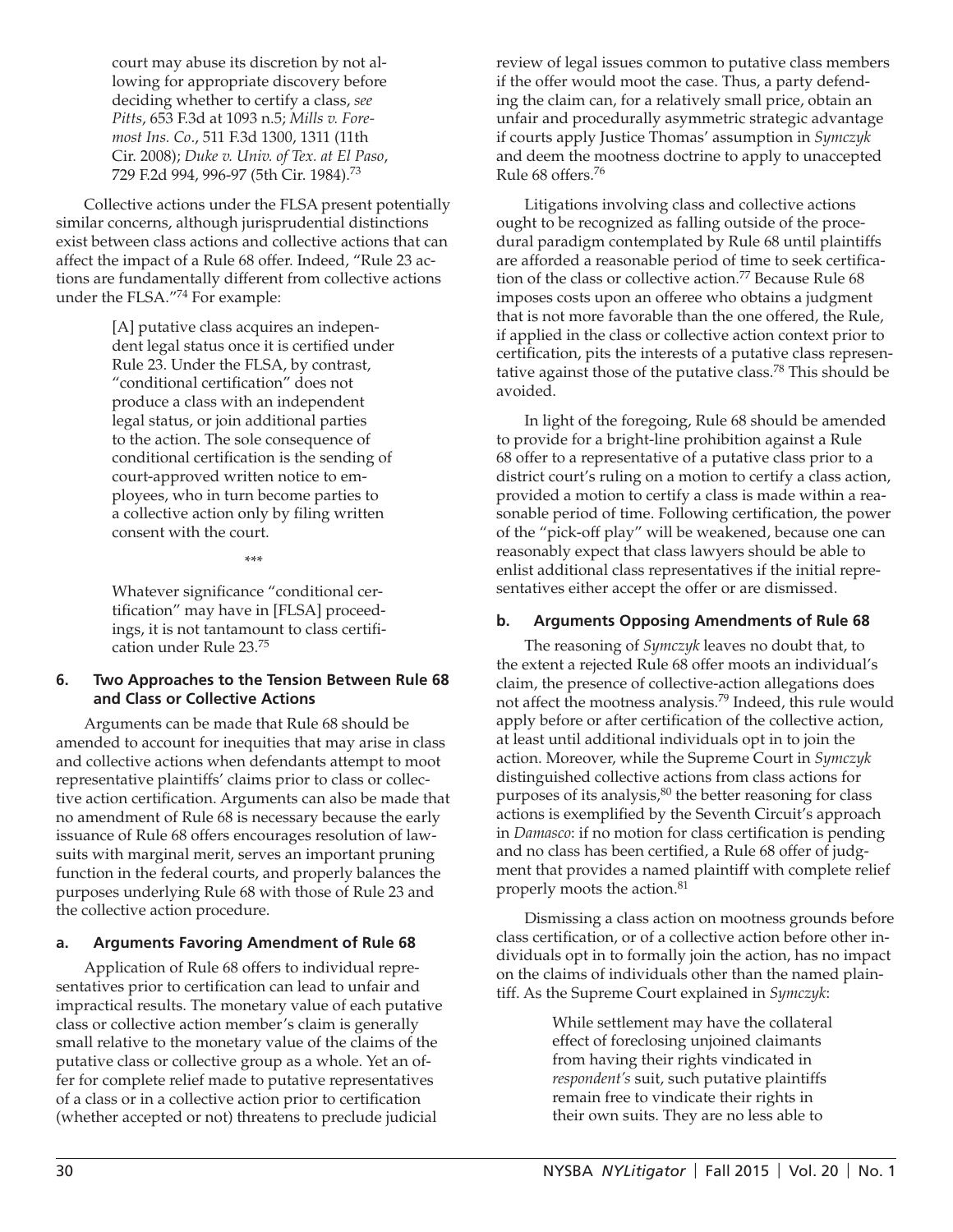have their claims settled or adjudicated following respondent's suit than if her suit had never been filed at all.<sup>82</sup>

The same holds true in class actions prior to certification of the class.

This furthers the goal of obtaining the speedy resolution of cases, especially where cases involve small claims of questionable merit. Otherwise, the costs of litigation, especially given the necessity of engaging in often extensive discovery to assess the propriety of certification, can compel defendants to pay unjustified sums to resolve worthless or even frivolous claims. Defensible actions can become too expensive to oppose. The Seventh Circuit noted these concerns in *Greisz*:

> The class action is a valuable economizing device, especially when there is a multiplicity of small claims, but it is also pregnant with well-documented possibilities for abuse. The smaller the individual claim, the less incentive the claimant has to police the class lawyer's conduct, and the greater the danger, therefore, that the lawyer will pursue the suit for his own benefit rather than for the benefit of the class. The lawyer for a plaintiff class has not only an impaired incentive to be the faithful agent of his (nominal) principal, but also the potential to do great harm both to the defendant because of the cost of defending against a class action and to the members of the class because of the preclusive effect of a judgment for the defendant on the rights of those class members who have not opted out of the class action.83

The current balance of the tensions between Rule 68 and Rule 23 is the correct one. Accordingly, no amendment to Rule 68 should be made to provide special treatment with respect to class actions.

Moreover, collective actions under the FLSA should be accorded no different treatment than individual actions. Collective actions do not have absent class members, as is the case in class actions; instead, a potential member of the collective becomes part of the action only by affirmatively opting to join the case and becoming a party. Thus, when the claims of a named plaintiff in a collective action are mooted, whether by a Rule 68 offer of judgment or otherwise, the suit properly should be dismissed.

In light of the foregoing, Rule 68 should not be amended to exclude, or accord special treatment to, class actions or collective actions.

### **Endnotes**

1. FED. R. CIV. P. 68 (2009). Offer of Judgment

**(a) Making an Offer; Judgment on an Accepted Offer.** At least 14 days before the date set for trial, a party defending against a claim may serve on an opposing party an offer to allow judgment on specified terms, with the costs then accrued. If, within 14 days after being served, the opposing party serves written notice accepting the offer, either party may then file the offer and notice of acceptance, plus proof of service. The clerk must then enter judgment.

**(b) Unaccepted Offer.** An unaccepted offer is considered withdrawn, but it does not preclude a later offer. Evidence of an unaccepted offer is not admissible except in a proceeding to determine costs.

**(c) Offer After Liability Is Determined.** When one party's liability to another has been determined but the extent of liability remains to be determined by further proceedings, the party held liable may make an offer of judgment. It must be served within a reasonable time but at least 14 days—before the date set for a hearing to determine the extent of liability.

**(d) Paying Costs After an Unaccepted Offer.** If the judgment that the offeree finally obtains is not more favorable than the unaccepted offer, the offeree must pay the costs incurred after the offer was made.

- 2. Where a cause of action will permit a plaintiff to recover attorney's fees and costs, the term "complete relief" includes those items.
- 3. *See McCauley v. Trans Union, L.L.C.*, 402 F.3d 340, 342 (2d Cir. 2005); *O'Brien v. Ed Donnelly Enters., Inc.*, 575 F.3d 567, 574-75 (6th Cir. 2009). Editor's Note: Since the Executive Committee's approval of this Report, the Second Circuit has weighed in further on this issue, which is addressed in the Addendum hereto.
- 4. *See Greisz v. Household Bank (Ill.), N.A.*, 176 F.3d 1012, 1015 (7th Cir. 1999); *Rand v. Monsanto Co.*, 926 F.2d 596, 598 (7th Cir. 1991). Editor's Note: Since the Executive Committee's approval of this Report, the Seventh Circuit has weighed in further on this issue, which is addressed in the Addendum hereto.
- 5. *See Weiss v. Regal Collections*, 385 F.3d 337, 340 (3d Cir. 2004) (citing *Rand* for the proposition that "[a]n offer of complete relief will generally moot the plaintiff's claim, as at that point the plaintiff retains no personal interest in the outcome of the litigation"); *see also Symczyk v. Genesis HealthCare Corp.*, 656 F.3d 189, 195 (3d Cir. 2011) (same), *rev'd on other grounds*, \_\_\_U.S. \_\_\_, 133 S. Ct. 1523 (2013) [hereinafter *Symczyk*].
- 6. *Diaz v. First Am. Home Buyers Prot. Corp.*, 732 F.3d 948, 954-55 (9th Cir. 2013); *see also Gomez v. Campbell-Ewald Co.*, 786 F.3d 871, 875-76 (9th Cir. 2014), *cert. granted*, \_\_\_ U.S. \_\_\_, 135 S. Ct. 2311 (2015).
- 7. *Symczyk*, *supra* note 5, at 1528-29. Editor's Note: Since the Executive Committee's approval of this Report, the Supreme Court granted certiorari to address the issues presented in this Report, which is addressed in the Addendum hereto. *See Campbell-Ewald Co. v. Gomez*, \_\_\_ U.S. \_\_\_, 135 S. Ct. 2311 (2015).
- 8. *Id.* at 1527.
- 9. *Id.*
- 10. *Id.*
- 11. *Id*.
- 12. *Id.* at 1528.
- 13. *Id.*
- 14. *Id.*
- 15. *Id.* at 1529.
- 16. *Id.*
- 17. *Id.*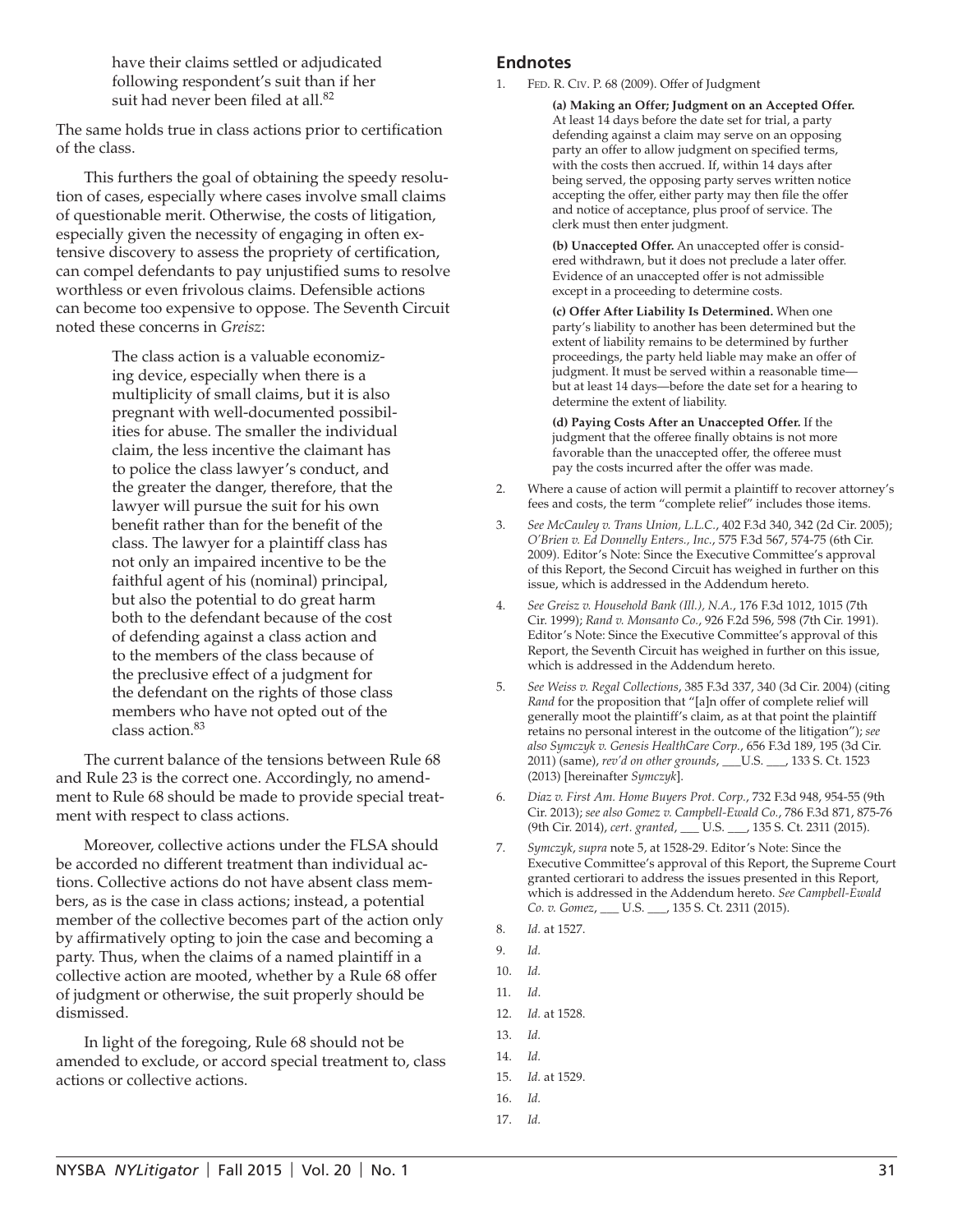- 18. *Id.*
- 19. *Id.* at 1530.
- 20. *Id.*
- 21. *Id.*
- 22. *Id.*
- 23. *Id.*
- 24. *Id.* (citing *Sosna v. Iowa*, 419 U.S. 393, 399 (1975) (holding that a certified class action is not rendered moot when the named plaintiff's claim becomes moot); *United States Parole Comm'n v. Geraghty*, 445 U.S. 388, 404 n.11 (1980) (extending *Sosna* to denials of class certification where the named plaintiff's individual claim remained viable at the time of the denial)).
- 25. *Symczyk*, *supra* note 5, at 1530-31.
- 26. *Id.* at 1531.
- 27. *Id.*
- 28. *Id.*
- 29. *Id.* at 1531-32.
- 30. 445 U.S. 326, 332-34 (1980) [hereinafter *Roper*].
- 31. *Symczyk*, *supra* note 5, at 1532.
- 32. The Court specifically noted that it need not address the continuing viability of *Roper* given that it was distinguishable on its facts from the case at bar. *Symczyk*, *supra* note 5, at 1532 n.5.
- 33. *Id.* at 1533-34 (Kagan, J, dissenting) (quoting *Chafin v. Chafin*, 568 U.S. \_\_\_, 133 S. Ct. 1017, 1023 (2012); FED. R. CIV. P. 68(b)).
- 34. *Symczyk*, *supra* note 5, at 1534-35.
- 35. *Id.* at 1536.
- 36. *Id.*
- 37. *Id.* at 1537.
- 38. *McCauley*, 402 F.3d at 342. The Second Court succinctly expressed its reasoning as follows:

When Trans Union acknowledged that it owes McCauley \$240, but offered the money with the requirement that the settlement be confidential, Trans Union made a conditional offer that McCauley was not obliged to take. Because judgment was then entered in Trans Union's favor, Trans Union was relieved of the obligation to pay the \$240 it admittedly owes, and McCauley, by his refusal of a conditional settlement offer, wound up with nothing. We therefore cannot conclude that the rejected settlement offer, by itself, moots the case so as to warrant entry of judgment in favor of Trans Union.

 *Id.; but see* Editor's Note, *supra* note 3.

- 39. *Id.*; *see also Cabala v. Crowley*, 736 F.3d 226, 231 (2d Cir. 2013) (holding case not moot where purported Rule 68 offer did not include required offer of judgment); *Doyle v. Midland Credit Mgmt.*, 722 F.3d 78, 81 (2d Cir. 2013) (dismissing case as moot even if offer did not comply with technical requirements of Rule 68); *but see* Editor's Note, *supra* note 3.
- 40. *McCauley*, 402 F.3d at 342; *but see* Editor's Note, *supra* note 3.
- 41. 233 F.3d 508, 512 (7th Cir. 2000).
- 42. *McCauley*, 402 F.3d at 342.
- 43. *Id.*; *but see* Editor's Note, *supra* note 3. It is beyond the scope of this report to examine whether a default judgment would have either a *res judicata* or collateral estoppel effect.
- 44. 575 F.3d 567, 574-75 (6th Cir. 2009).
- 45. 694 F.3d 935, 949 (8th Cir. 2012).
- 46. *Greisz*, 176 F.3d at 1016; *but see* Editor's Note, *supra* note 4.
- 47. *Id*.
- 48. *See Weiss*, 385 F.3d at 340 (quoting *Rand* for the proposition that "[o]nce the defendant offers to satisfy the plaintiff's entire demand, there is no dispute over which to litigate and a plaintiff who refuses to acknowledge this loses outright, under Fed. R. Civ. P. 12(b)(1), because he has no remaining stake.").
- 49. *Diaz, 732 F.3d at 954-55. This holding may conflict with the Ninth* Circuit's prior decision in *Pitts v. Terrible Herbst, Inc.*, 653 F.3d 1081, 1091-92 (9th Cir. 2011) (stating that, *if* class certification is denied, then Rule 68 offer to putative class representative *might* moot case).
- 50. *Diaz*, 732 F.3d at 952-53; *see also Gomez v. Campbell-Ewald Co.*, 786 F.3d 871, 875-76 (9th Cir. 2014), *cert. granted*, \_\_\_ U.S. \_\_\_, 135 S. Ct. 2311 (2015) (discussed in the addendum). In *Bais Yaakov of Spring Valley v. ACT, Inc*., the District of Massachusetts also followed *Diaz* and Justice Kagan's dissent. 987 F. Supp. 2d 124 (D. Mass. 2013), *aff'd*, No. 14-1789, 2015 U.S. App. LEXIS 14718 (1st Cir. Aug. 21, 2015). Likewise, the District of New Hampshire, "strongly persuaded by Justice Kagan's dissent" and those cases adopting its reasoning, denied a defendant's motion to dismiss after the plaintiff rejected a Rule 68 offer for the maximum available relief. *Boucher v. Rioux*, No. 14-CV-141-LM, 2014 U.S. Dist. LEXIS 124917, at \*17-18 (D. N.H. Sept. 8, 2014).
- 51. 772 F.3d 698 (11th Cir. 2014).
- 52. *Id.* at 709.
- 53. *Id.* at 703.
- 54. *Id.* at 709.
- 55. FED. R. CIV. P. 68(b).
- 56. FED. R. CIV. P. 68(d).
- 57. *Symczyk, supra* note 5, at 1533 (Kagan J., dissenting) (quoting *Chafin*, 133 S. Ct. at 1019) (internal quotation marks omitted)); *see also Knox v. Service Employees Intern. Union, Local 1000*, \_\_ U.S. \_\_, 132 S. Ct. 2277, 2287 (2012) ("[A]s long as the parties have a concrete interest, however small, in the outcome of the litigation, the case is not moot.") (quoting *Ellis v. Railway Clerks*, 466 U.S. 435, 442 (1984) (internal quotation marks omitted)).
- 58. *Cabala*, 736 F.3d at 228; *see also McCauley,* 402 F.3d at 342 (holding that rejected Rule 68 offer did not moot case, but directing district court to enter default judgment in plaintiff's favor); *but see* Editor's Note, *supra* note 3.
- 59. *See O'Brien*, 575 F.3d at 574-75.
- 60. *McCauley* is not helpful in this analysis because, "[a]t oral argument, both parties *agreed* that entry of a default judgment would satisfactorily resolve this case." 402 F.3d at 342 (emphasis added).
- 61. 385 F.3d 337, 344 n.12 (3d Cir. 2004).
- 62. 473 U.S. 1, 3-12 (1985).
- 63. *Id*. at 33 n.49.
- 64. *Roper*, *supra* note 30, at 339; *see also Symczuk*, *supra* note 5, at 1530 (citing *Sosna*, 419 U.S. at 399; *United States Parole Comm'n*, 445 U.S. at 404 n.11).
- 65. *Weiss,* 385 F.3d at 348.
- 66. *Sandoz v. Cingular Wireless LLC,* 553 F.3d 913, 920-21 (5th Cir. 2008).
- 67. *Diaz,* 732 F.3d at 952 (citing *Pitts v. Terrible Herbst, Inc.*, 653 1081, 1091-92 (9th Cir. 2011)).
- 68. *Lucero v. Bureau of Collection Recovery Inc.,* 639 F.3d 1239, 1249-50 (10th Cir. 2011). We are unaware of any Second Circuit decision addressing this issue. *See Jones-Bartley v. McCabe, Weisberg & Conway, P.C.*, 59 F. Supp. 3d 617 (S.D.N.Y. Nov. 6, 2014):

But, neither the Supreme Court nor the Second Circuit has ruled on whether class claims should be dismissed…when a Rule 68 offer of judgment for full relief is made...*prior* to the filing of a motion for class certification, or on the effect [on class claims] of a Rule 68 offer made prior to resolution of a Rule 23... certification motion (internal quotation marks omitted).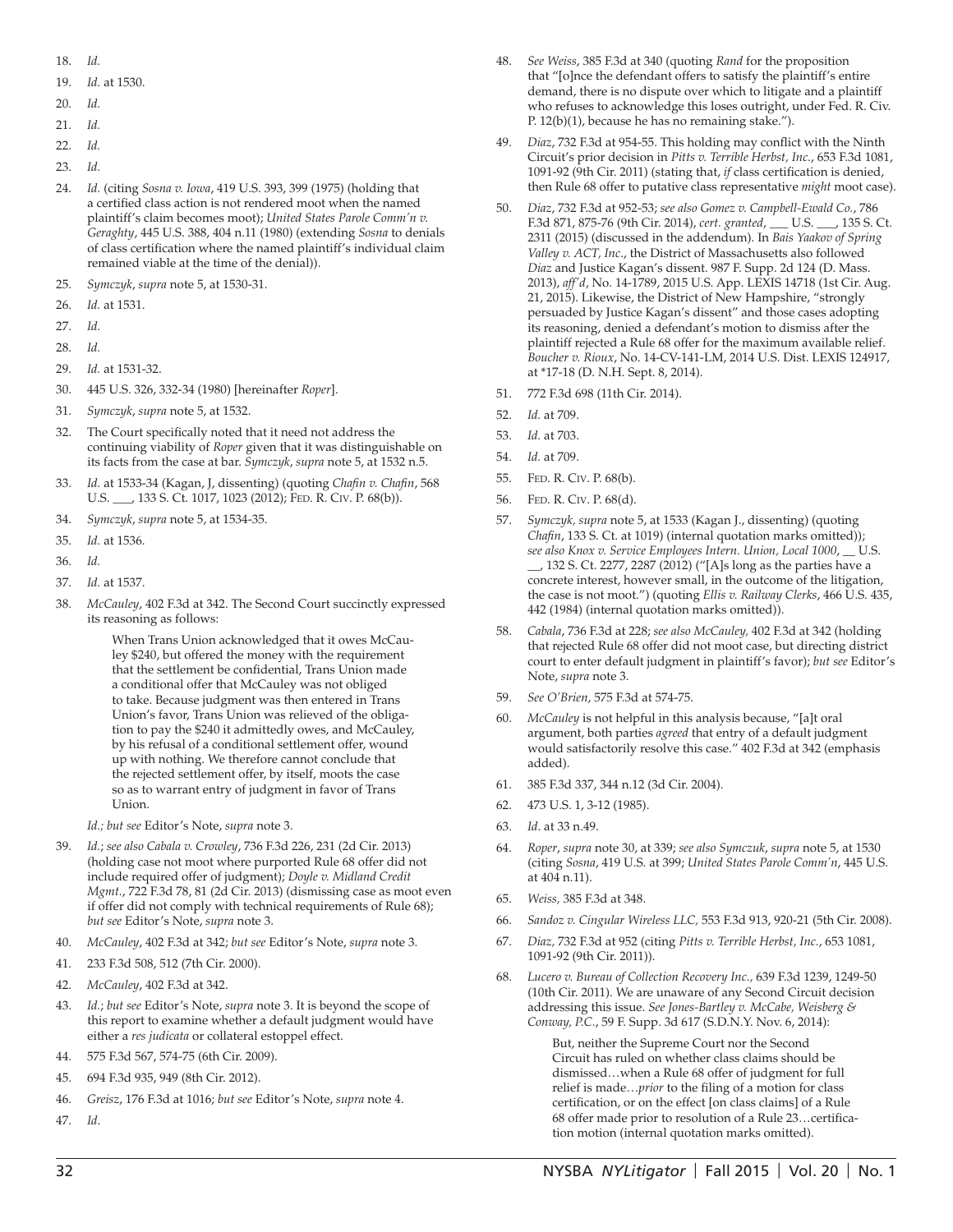- 69. 662 F.3d 891, 895 (7th Cir. 2011), *overruled by Chapman v. First Index, Inc.*, Nos. 14-2773 & 14-2775, 2015 U.S. App. LEXIS 13767, at \*8 (7th Cir. Aug. 6, 2015) (*see* Editor's Note, *supra* note 4). *Damasco*  arose in the context of an offer of settlement being made in Illinois state court prior to removal to federal court and prior to a request for class certification. 662 F.3d at 893. However, the act of removal had no bearing on the Court of Appeals' decision.
- 70. 29 F.3d 1145, 1149 (7th Cir. 1994); *but see* Editor's Note, *supra* note 4.
- 71. 176 F.3d at 1015; *but see* Editor's Note, *supra* note 4.
- 72. 623 F.3d 389, 413 (7th Cir. 2010); *but see* Editor's Note, *supra* note 4.
- 73. *Damasco*, 662 F.3d at 896-97; *but see* Editor's Note, *supra* note 4.
- 74. *Symczyk, supra* note 5, at 1529 (citation omitted); *see also Gomez v. Campbell-Ewald Co.*, 768 F.3d 871, 875-76 (9th Cir. 2014).
- 75. *Symczyk*, *supra* note 5, at 1530, 1532.
- 76. *See Symczyk, supra* note 5, at 1529 ("We, therefore, assume, without deciding, that petitioners' Rule 68 offer mooted respondent's individual claim.").
- 77. *See Stein*, 772 F.3d at 709 (holding that Rule 68 offer to named plaintiff prior to class certification motion could not moot purported class claim); *Davies v. Riddle & Assocs., P.C.*, 579 F. Supp. 2d 692, 697 (E.D. Pa. 2008) (recognizing conflict of interest that arises between putative class representative and putative class when offer of judgment is made prior to class certification); *Schaake v. Risk Mgmt. Alternatives, Inc.,* 203 F.R.D. 108, 110 (S.D.N.Y. 2001) (holding Rule 68 offer providing full relief under Fair Debt Collection Practices Act cannot render action moot where offer is made prior to decision on class certification); see also Martin *v. Mabus*, 734 F. Supp. 1216, 1222 (S.D. Miss. 1990) (where the Southern District of Mississippi construed Rule 68 offers to be inapplicable to all stages of a class action on the ground that Rule 23 requires court approval of class settlements).
- 78. *See, e.g., Gay v. Waiters' & Dairy Lunchmen's Union*, *Local No. 30*, 86 F.R.D. 500, 503 (N.D. Cal. 1980) ("Where the class representative's potential liability for costs is substantial compared to his personal stake in a successful outcome, an inherent conflict of interest is created by the mandatory operation of Rule 68."); *see also Weiss,*  385 F.3d at 344 n.12 (recognizing conflict of interest presented by Rule 68 offers in class action context).
- 79. *Symcyzk*, *supra* note 5, at 1529 ("[T]he mere presence of collectiveaction allegations in the complaint cannot save the suit from mootness once the individual claim is satisfied.").
- 80. *Id.* at 1530.
- 81. 662 F.3d at 896.
- 82. *Id.* at 1531.
- 83. 176 F.3d at 1013.
- May 6, 2015 **New York State Bar Association**

#### **Commercial and Federal Litigation Section** Paul Sarkozi, Chair

#### **Committee on Federal Procedure**

 James F. Parver, Co-Chair\* Michael C. Rakower, Co-Chair\* Amy Jane Agnew Gregory K. Arenson\* Scott A. Barbour Mathew P. Barry Robert Edward Bartkus Ernest T. Bartol James A. Beha, II Leonard Benowich Howard E. Berger

 Damien M. Bosco William J. Brennan Mark Budoff Christopher M. Caparelli Andre G. Castaybert Julie Elizabeth Cohen J. Peter Coll, Jr. Matthew G. Coogan\* Michael W. Deyo Megan K. Dorritie Tom M. Fini Neil P. Forrest Michael L. Fox Adam Scott Gershenson Stephen J. Ginsberg Robert E. Glanville Alan A. Harley Jeffrey J. Harradine Peter C. Hein Michael T. Hensley Bryan D. Hetherington Christopher Dale Howard Stuart E. Kahan Joshua Katz Madeline Kibrick Kauffman Patrick A. Klingman Jessie Amanda Kuhn Mitchell A. Lowenthal Steve Madra Michael Luke McCabe Michael R. McGee Charles Eric Miller Mark Salah Morgan Stephen P. Morgan Lori G. Nuckolls James Joseph O'Shea Christos Gus Papapetrou Joon H. Park Sharon M. Porcellio Seth A. Presser Thomas J. Quigley Shawn Preston Ricardo Stephen T. Roberts\* Jorge Rodriguez\* Timothy Brennan Rode Dennis M. Rothman Joshua A. Roy William Robert Samuels Doreen A. Simmons Hon. Laura Taylor Swain David H. Wilder Scott H. Wyner

#### **Committee on Employment and Labor Relations**

 Gerald T. Hathaway, Co-Chair Robert N. Holtzman, Co-Chair\*

\*Principal authors of the report.